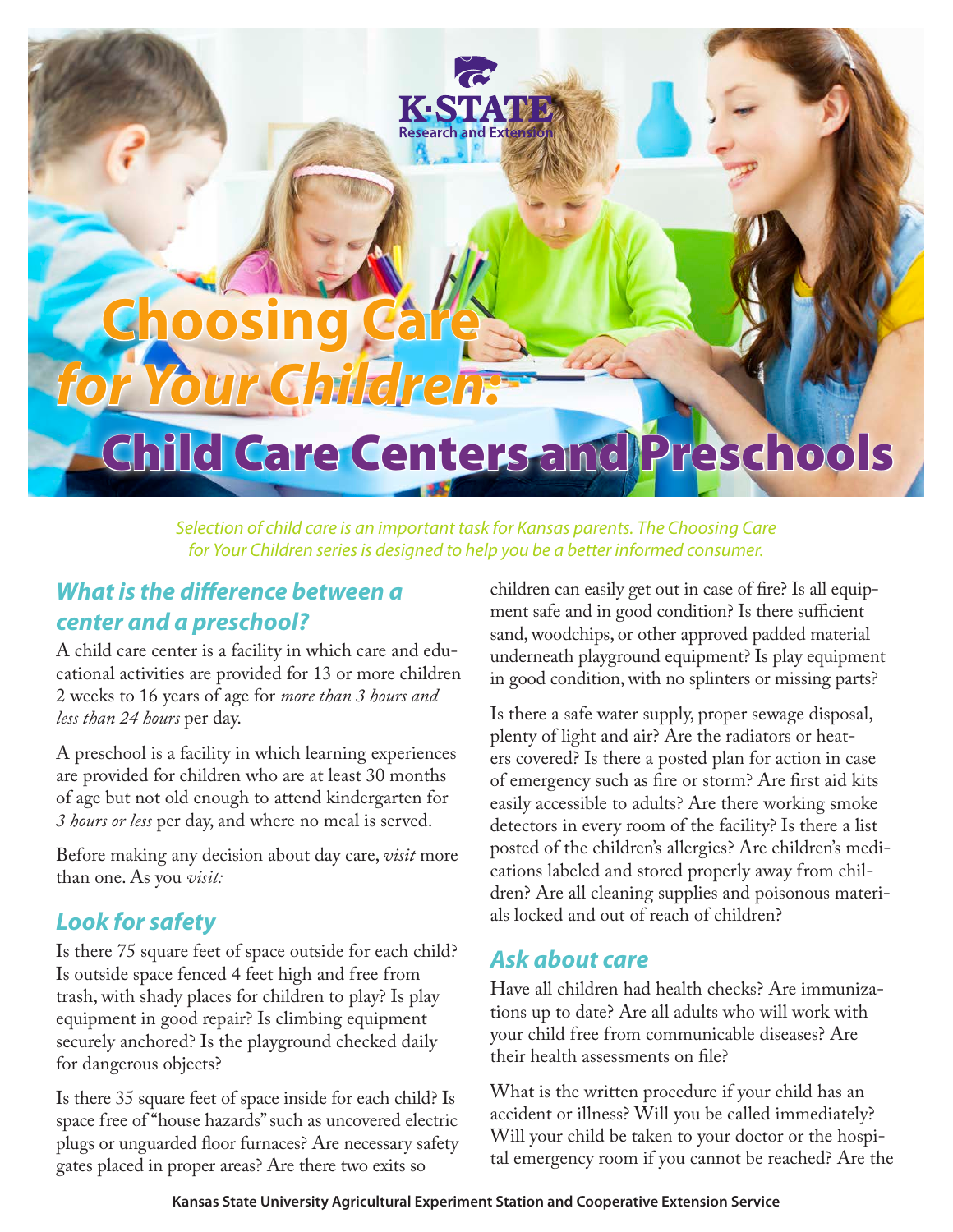teachers trained to observe signs of illness? Will they contact you if they think your child is ill?

Are there places and equipment for children to have rest time and naps? Do children have their own bedding and individual cots, cribs, or mats? Are hand washing, teeth brushing, and other health practices encouraged?

Is lunch served? May children have second portions if they wish? Are menus posted? Are snacks served in mid-morning and mid-afternoon? Do all snacks and meals conform to MyPlate guidelines?

Does each child have a place for a coat and other personal belongings?

Are there plans in place in case of emergencies such as fire, flooding, tornados, earthquakes, intrusions, or terrorism?

## *Check educational activities*

Ask the teacher to show you the *written daily plans* for the group where your child will be. Are they appropriate for your child's age?

Is there a variety of daily activities: active and quiet; individual and group; activities to do indoors and outdoors?

Do the activities give opportunities for children to:

- feel good about themselves?
- interact with other children and adults?
- be creative?
- develop large muscle skills (jumping, climbing) and fine motor skills (using scissors and crayons, putting puzzles together)?
- express themselves and communicate their needs?
- learn new concepts?
- practice self-help skills?
- • sing songs, read books, and engage in other language-based activities?

Are materials on low open shelves so the children may choose the things they like to do? Are toys age- and developmentally appropriate for both indoor and outdoor play?

Look around for books, pictures, blocks, puzzles, games, art materials, wheel toys, things from nature, and plants. Does the place have a good feel?

# *Talk about discipline*

Ask the teacher to show you the *written policy outlining guidance methods.* No teacher may use corporal punishment, verbal abuse, or threats. Withholding or forcing food may not be used as punishment.

#### *Learn about people at the center*

The teacher and teacher's aide are the adults who are with the children in the unit or group. Children should never be left unsupervised, even while sleeping. Licensing regulations require the following adultchild ratios:

|                                       | Adult/Child         | Unit |
|---------------------------------------|---------------------|------|
| Group                                 | Ratio               | Size |
| Infants                               | 1 adult/3 children  | 9    |
| Infants to 6 years                    | 1 adult/4 children  | 8    |
| (2 infants per adult, max. 4 infants) |                     |      |
| Toddlers                              | 1 adult/5 children  | 10   |
| 2 to 3 years                          | 1 adult/7 children  | 14   |
| 2 ½ years to school age               | 1 adult/10 children | 20   |
| 3 years to school age                 | 1 adult/12 children | 24   |
| Kindergarten children                 | 1 adult/14 children | 28   |
| School-age children                   | 1 adult/16 children | 32   |

A center may enroll children from 2 weeks to 16 years of age, but not all in the same group or unit. Each unit must have its own space, equipment, and materials, and assigned teachers who know the children and plan for them. In general, the younger the children, the smaller the group size should be.

Ask about the training and education of teachers who will be working with your child. Does the teacher have training in child development and know how to work with young children? Do staff members have at least a CDA (Child Development Associate) and one year of experience working with children? Do staff members have certification in First Aid and CPR? Have they been trained on child abuse prevention and how to recognize and report suspected abuse?

Listen to the way teachers (and other adults) talk to the children. Are their voices kind? Are their faces pleasant? Do they touch children gently and often? Are the children allowed to follow through on their own ideas, yet receive a teacher's help with the hard spots? Are all the children expected to do the same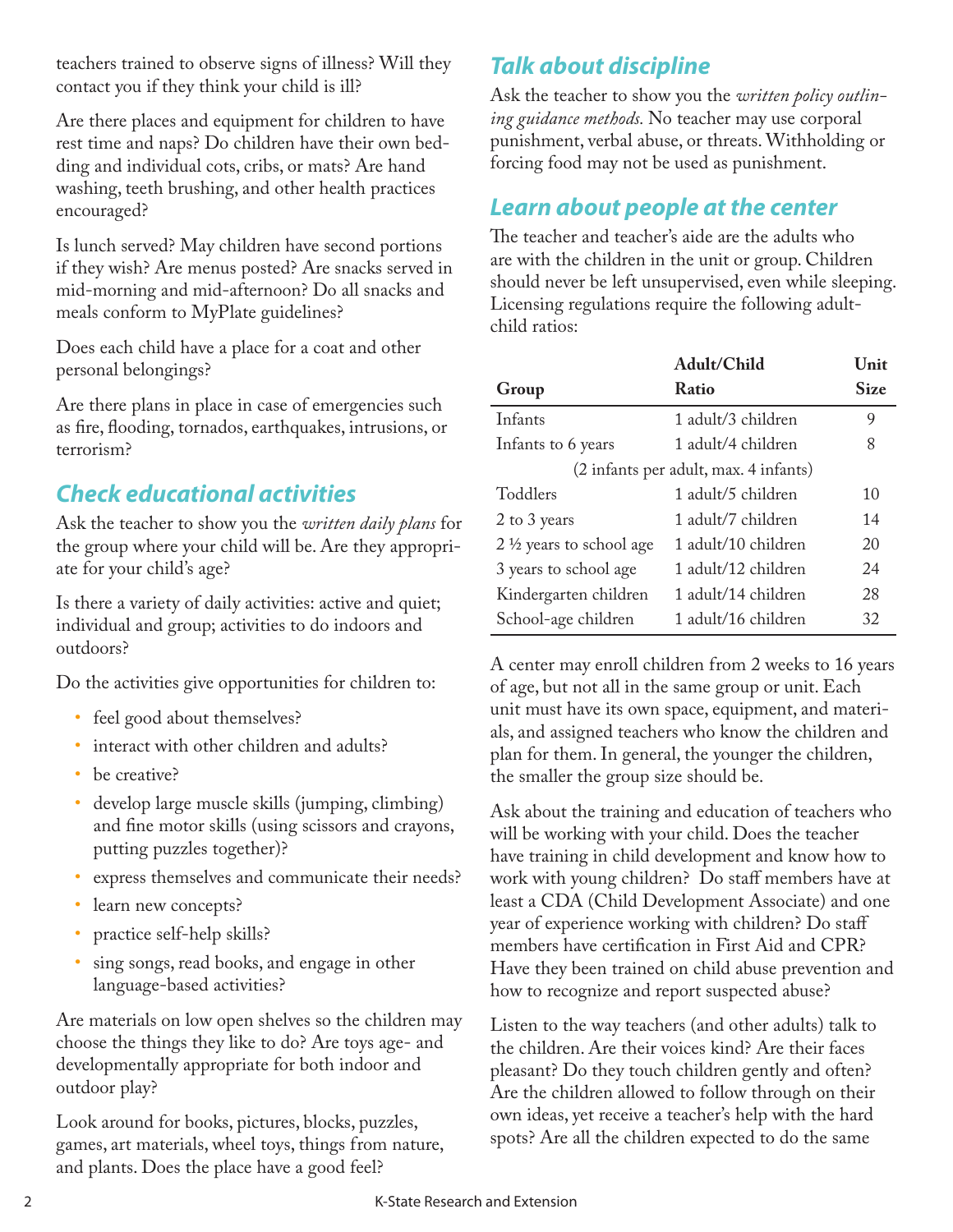thing in the same way, or are they encouraged to "do their own thing"?

Ask about the nurse registration. If they are not licensed, have they been trained on medications and proper doses to administer to children? Do they keep records of what medication was given and to whom?

# *Is it easy for you to get there?*

Is the center located on your way to work? Is it in your neighborhood? Is it convenient to your child's school?

Is there parking space so you can stop and take your child into the center and go in to pick up your child?

## *Notice the license*

All child care centers and preschools must be licensed by the Kansas Department of Health and Environment. This means the facility has been inspected. If you have concerns about the facility, call the local health department or KDHE Child Care Licensing.

#### *Talk about fees*

Cost may not be the most important thing about a center, but can you pay the bill? When are fees due? Do you pay when your child is sick? Can you arrange for extra care? What happens if you are late picking up your child?

If the center has a "sliding fee scale" or a Purchase of Services Agreement for income-eligible families you will be asked to state your income if you wish to take advantage of either. Contact your local SRS office for information.

#### *Before your child goes to center or preschool . . .*

1. Be willing to look at *more than one place.* Shop around for the best one. Call the director; make an appointment, and talk about the services and people.

2. During your visit, use all of your senses (eyes, ears, touch, and nose). Look in all the rooms — this is okay to do. Look for lesson plans to be posted for everyone to see, and see if the environment is arranged with toys and activities that will help your child develop socially, emotionally, intellectually, and physically. You are going to leave your child in this place. Be sure it suits you.

- *• a little bit about your family:* address, phone number where you work, if there is one parent or two who will take the child to the center and pick up the child.
- *information about your child:* habits; favorite things; allergies; early growth patterns; child's nickname; names of people who live in the child's home; name of child's pet.
- *• a health assessment* for your child, completed by your doctor or the Department of Health.
- *• a series of "permissions"* to allow your child to go on field trips: have pictures taken for publicity; be taken to your doctor or to the hospital emergency room in case of an accident.
- *• emergency information*: telephone numbers where you or a friend of yours can be reached in case of accident or illness. This is required on the first day of attendance.
- *• emergency medical release form* so the provider can get care for your child.

4. Ask the provider if they will work with your child if he/she has special needs or chronic concerns such as allergies.

5. Ask for and read carefully the *written policies* of the center or preschool. If there is something you do not understand, talk to the teacher or director.

6. Ask the providers or teachers to explain their ideas about teaching and learning in children and then watch the teacher interact. Observe the environment to see if these reflect what he/she says.

7. Ask the provider/teacher to explain their ideas about family engagement and maybe holidays.

#### *After your child is enrolled . . .*

- • Listen to your child and talk about the day.
- • Pick up your child **on time**.
- Pay fees promptly according to the plan made with the director.
- Inform the teacher when your child is ill or will be absent for other reasons.
- Abide by the written policies.
- • Schedule conferences with the teacher to talk about your child's progress.
- Participate in activities if possible.
- 3. Be ready to give the director information: